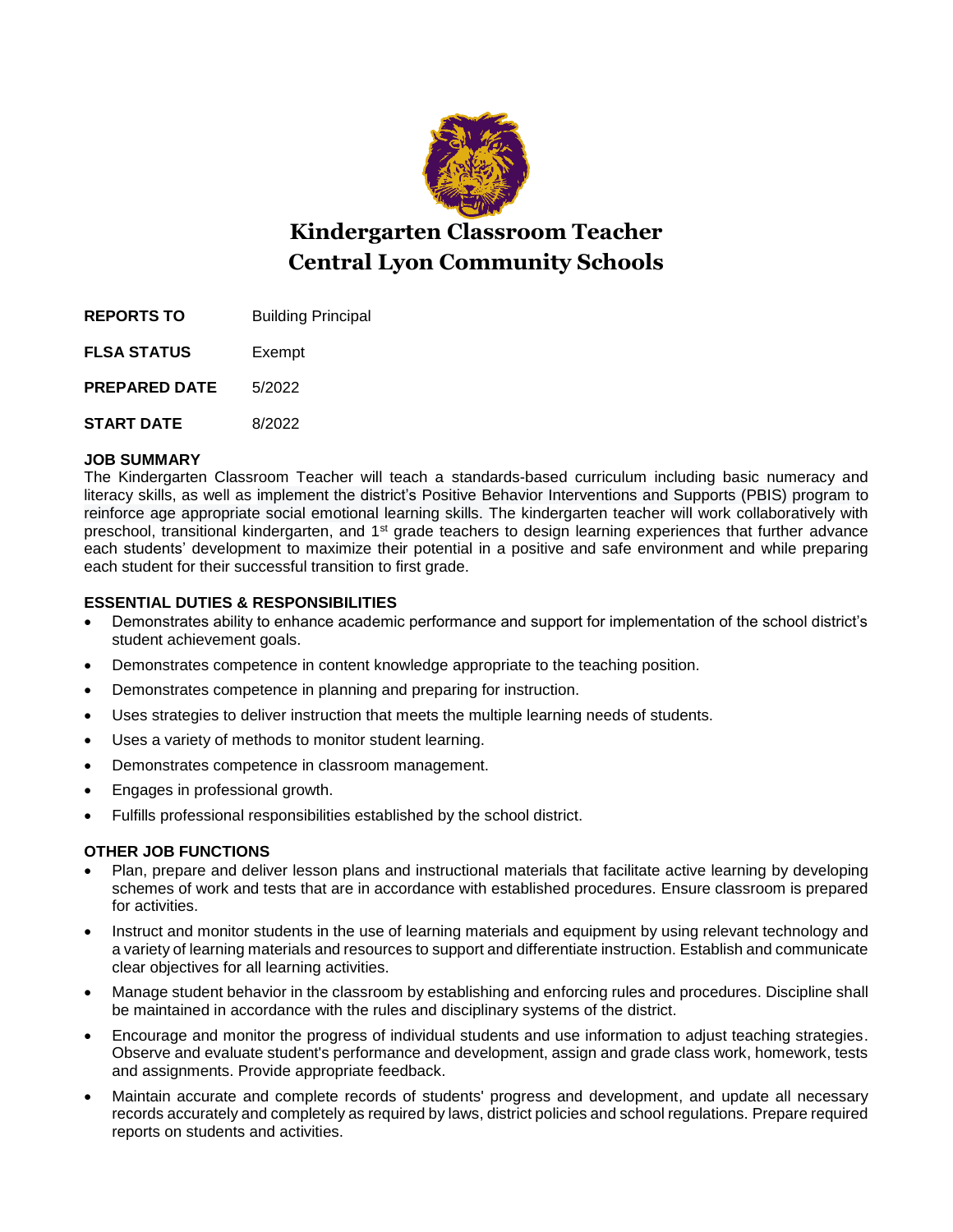- Communicate necessary information regularly to students, colleagues and parents regarding student progress and student needs.
- Demonstrate preparation and skill in working with students from diverse cultural, economic and ability backgrounds.
- Encourage parent and community involvement, obtain information for parents when requested, promptly return phone calls and answer emails.
- Participate in department, school, district and parent meetings. Participate in appropriate professional activities, extracurricular activities such as social activities, sporting activities, clubs and student organizations as directed.
- Other duties as assigned.

#### **QUALIFICATIONS**

Minimum qualifications include a valid Iowa teaching certificate, a Bachelor's Degree from an accredited college or university with a major in education or acceptable content area. Must possess proper state certification and licensure for position. Employee is expected to demonstrate continued professional growth specific to the program(s).

#### **COMMUNICATION SKILLS**

Strong written and verbal communication skills are critical to the success of this position. Must possess the ability to communicate effectively with a variety of individuals and groups from all levels of the organization, including staff, principals, and central administration. Communication will include individual to large group presentations as well as written communications and reports. Individual must have effective listening skills.

#### **ANALYTICAL & REASONING SKILLS**

Individual must have a solid background in instruction, assessment and curriculum, as well as have the ability to interpret data, which may be very complex and varied. Must be able to apply instructional strategies and link assessment data analysis to school improvement, curriculum, and professional development.

#### **TECHNOLOGY SKILLS**

Position requires the individual to be competent in a variety of methods in research and information gathering through technology. The ability to present and communicate through technology is required.

#### **PHYSICAL DEMANDS AND WORK ENVIRONMENT**

Normal office physical demands. May periodically have moderate physical demands and may be required to lift up to 50 pounds occasionally. The noise level in the work environment is usually moderate. Generally employee works inside.

## **TERMS OF EMPLOYEMENT**

Salary and work year to be established by the Board.

#### **EVALUATION**

Performance of this job will be evaluated by the building principal according to the Iowa Teaching Standards and guidelines of Board policy.

The statements contained herein describe the scope of responsibility and essential functions of this position, but should not be considered to be an all-inclusive listing of work requirements. Individuals may perform other duties as assigned. Nothing in this job description restricts the Board's right to assign or reassign duties and responsibilities to this job at any time unless restricted by law or a negotiated contract.

| Signature of Supervisor: | ⊃ate: |
|--------------------------|-------|
|                          |       |
|                          |       |

Signature of Employee: \_\_\_\_\_\_\_\_\_\_\_\_\_\_\_\_\_\_\_\_\_\_\_\_\_\_\_\_\_\_ Date: \_\_\_\_\_\_\_\_\_\_\_\_\_\_\_